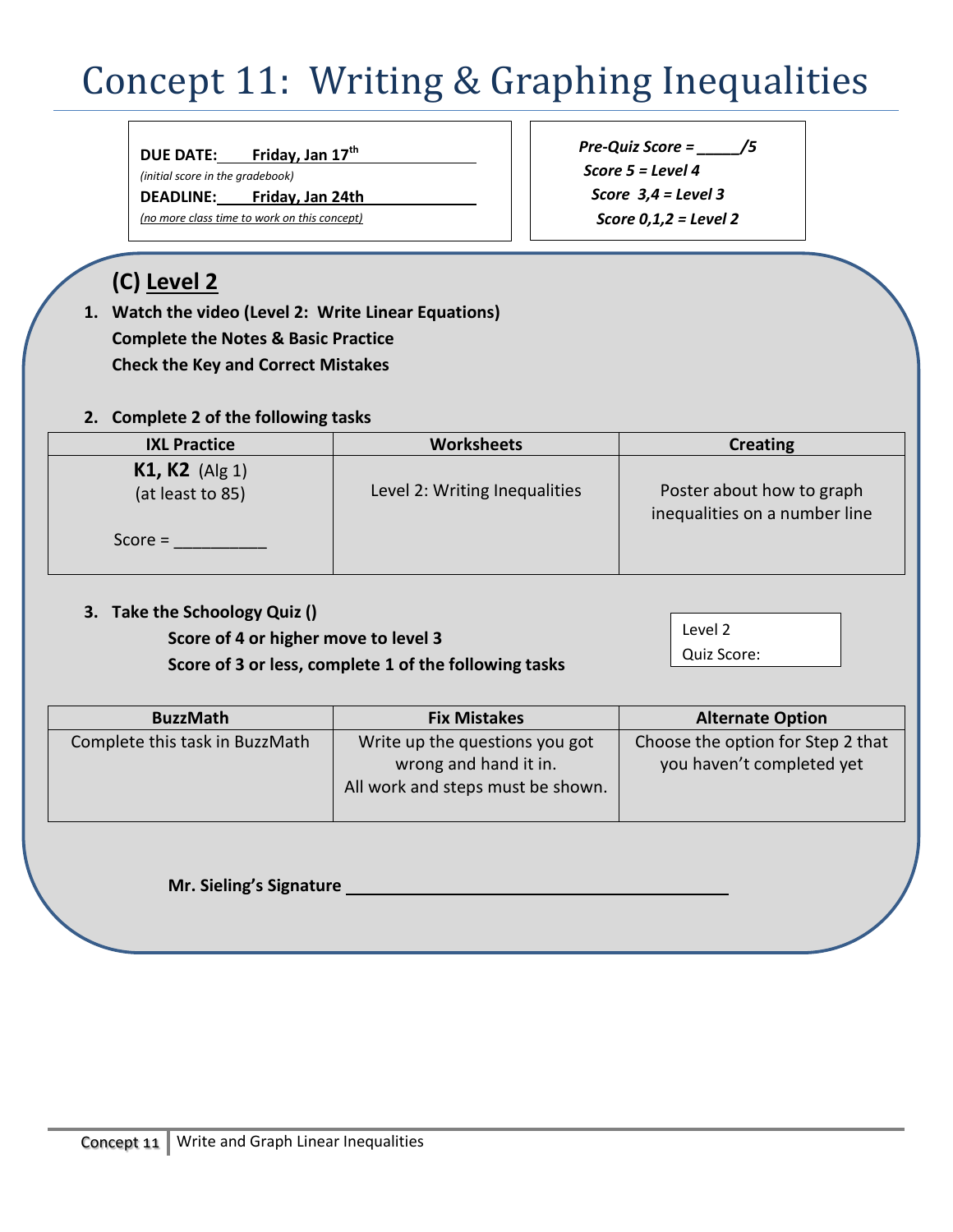## **(B) Level 3**

- **1. Watch the video (Level 3: Writing & Graphing Inequalities) Complete the Notes & Basic Practice, Check the Key and Correct Mistakes**
- **2. Complete 2 of the following tasks**

| <b>IXL Practice</b>                           | <b>Worksheets</b>                                                                            | <b>Creating</b>                                                         |  |
|-----------------------------------------------|----------------------------------------------------------------------------------------------|-------------------------------------------------------------------------|--|
| $T3$ (Alg 1)<br>(at least to 90)<br>$Score =$ | Level 3: Graphing Linear<br><b>Inequalities</b>                                              | Create a short video tutorial about<br>how to graph a linear inequality |  |
| 3. Take the Schoology Quiz ()                 |                                                                                              |                                                                         |  |
| Score of 4 or higher move to level 4          |                                                                                              | Level 3                                                                 |  |
|                                               | Score of 3 or less, complete 1 of the following tasks                                        | Quiz Score:                                                             |  |
| <b>BuzzMath</b>                               | <b>Fix Mistakes</b>                                                                          | <b>Alternate Option</b>                                                 |  |
| Complete this task in BuzzMath                | Write up the questions you got<br>wrong and hand it in.<br>All work and steps must be shown. | Choose the option for Step 2 that<br>you haven't completed yet          |  |

## **(A) Level 4**

**1. Watch the video (Level 4: Writing & Graphing Inequalities )**

**Complete the Notes & Basic Practice, Check the Key and Correct Mistakes**

**2. Complete 2 of the following tasks**

| <b>IXL Practice</b>                                | <b>Worksheets</b>                       | <b>Creating</b> |
|----------------------------------------------------|-----------------------------------------|-----------------|
| $T4$ (Alg 1)<br>(at least to 90)                   | Level 4: Writing<br>Linear Inequalities |                 |
| $Score =$                                          |                                         |                 |
| 3. Take the Schoology Quiz ()                      |                                         |                 |
| Score of 4 or higher, Congratulations Math Master! |                                         | Level 4         |

**Score of 3 or less, complete 1 of the following tasks**

| <b>BuzzMath</b>                | <b>Fix Mistakes</b>               | <b>Alternate Option</b>           |  |
|--------------------------------|-----------------------------------|-----------------------------------|--|
| Complete this task in BuzzMath | Write up the questions you got    | Choose the option for Step 2 that |  |
|                                | wrong and hand it in.             | you haven't completed yet         |  |
|                                | All work and steps must be shown. |                                   |  |
|                                |                                   |                                   |  |

Quiz Score:

## **Mr. Sieling's Signature:**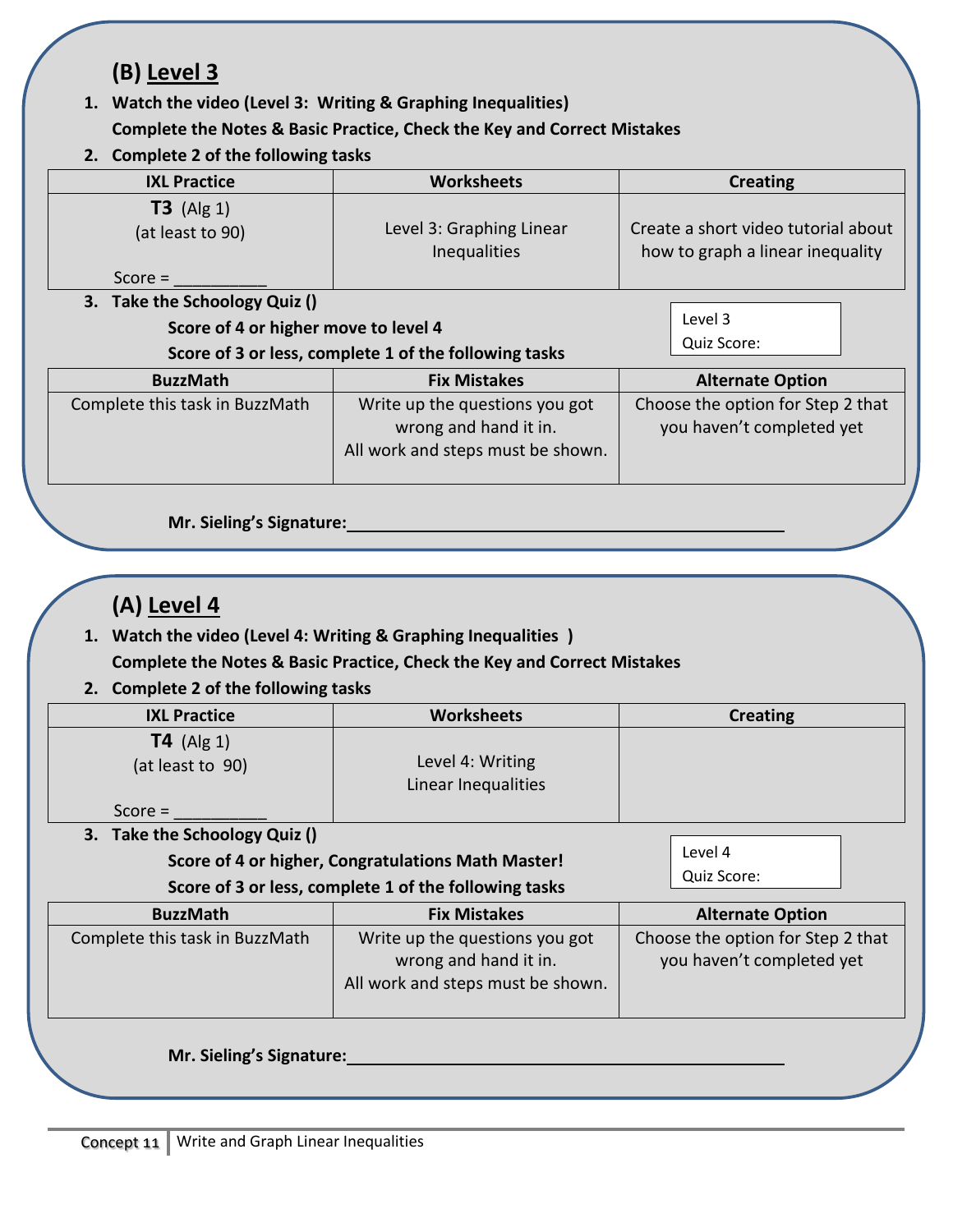# Notes Level 2:

### **Goals:**

**Write linear inequalities from a number line Graph linear inequalities on a number line**

Notes:

Big Ideas **Examples/Details** 

Concept # \_\_\_\_\_\_\_\_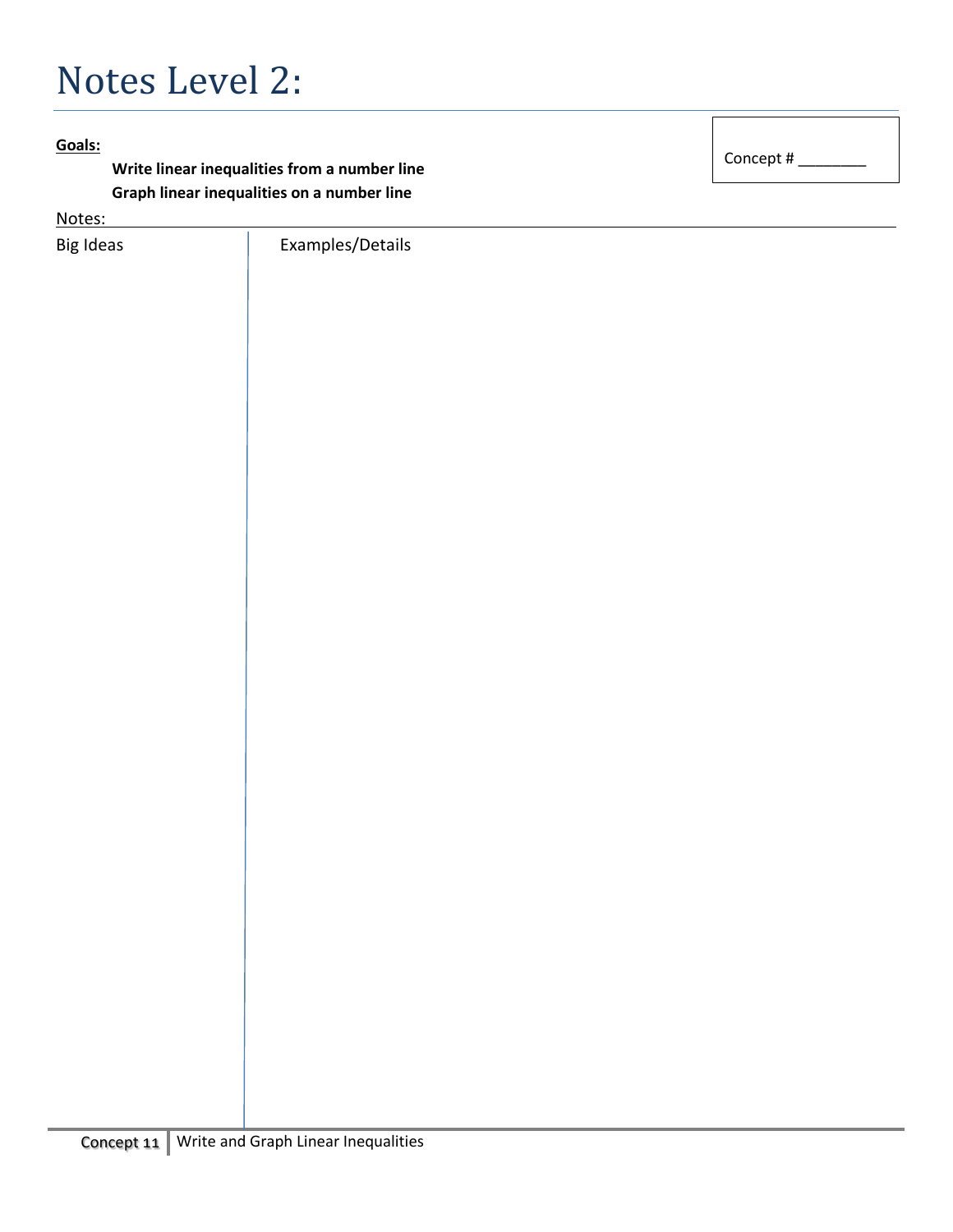

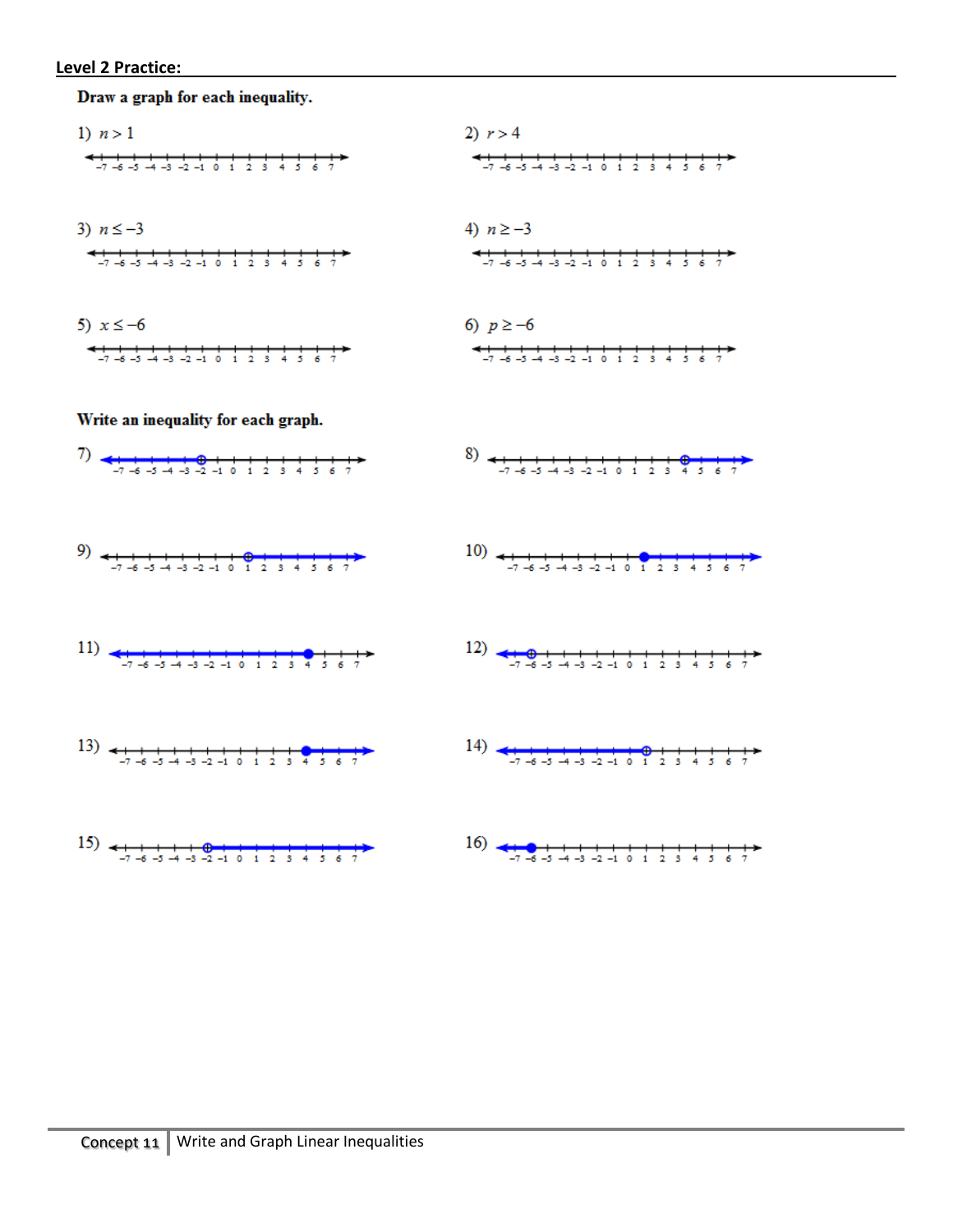## Worksheet Level 2:

**Goals:**

**Write linear inequalities from a number line Graph linear inequalities on a number line**

#### **Practice #1**

### Use the number line to help compare each pair of numbers. Insert a < or > into each blank.



**Practice #2**

The diagram at right shows three possible ways to represent inequality statements. Review the meanings of the inequality symbols >, <,  $\ge$ , and  $\le$  with your team. Then, generate the two missing representations from each inequality described in parts (a) through (c) below.



Concept #

$$
a. \quad x < -1\frac{1}{2}
$$

 $\mathbf b$ .  $x$  is greater than or equal to two.

c. 
$$
-4-3-2-1 \t0 \t1 \t2 \t3 \t4 \t x
$$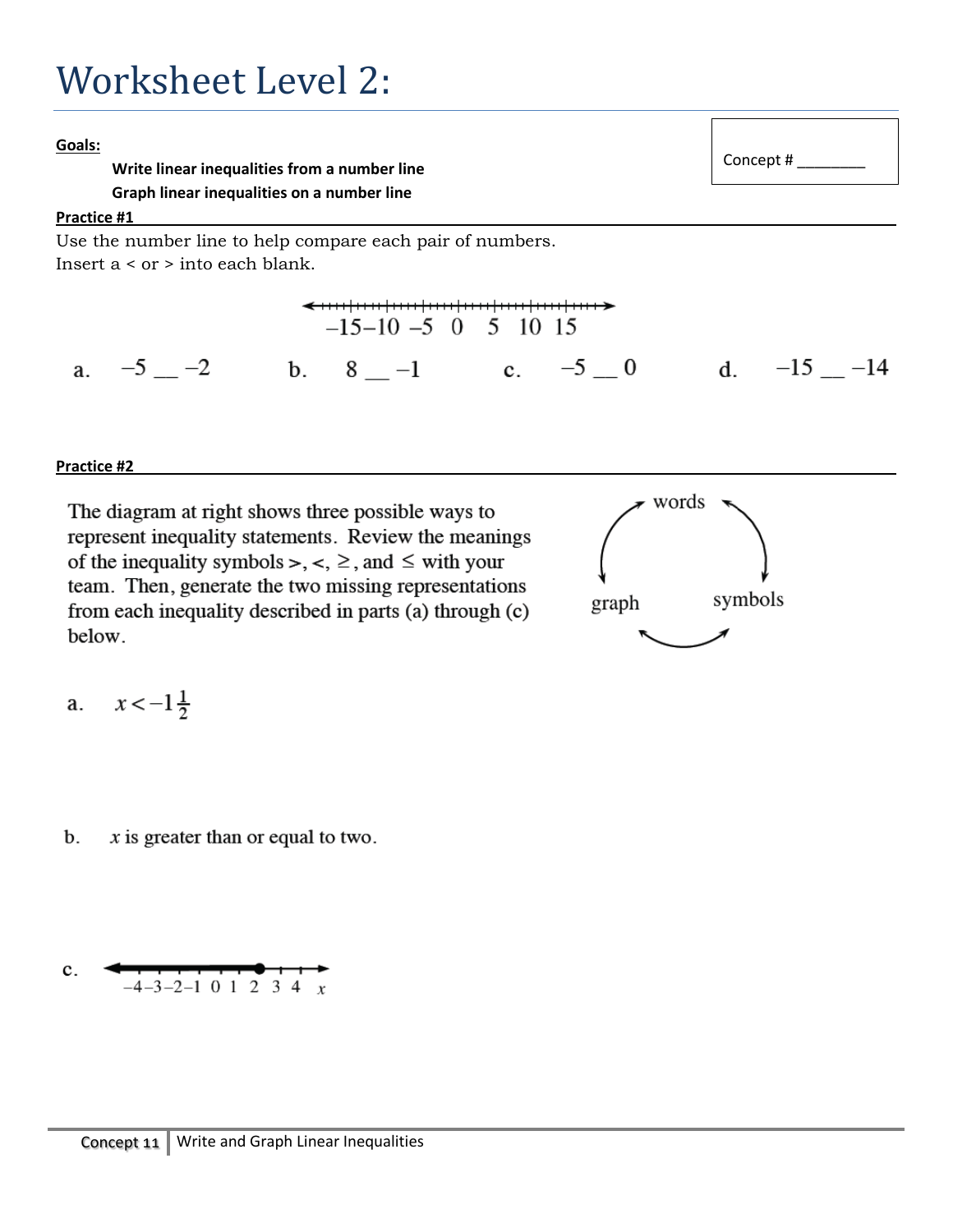Draw a graph for each inequality.

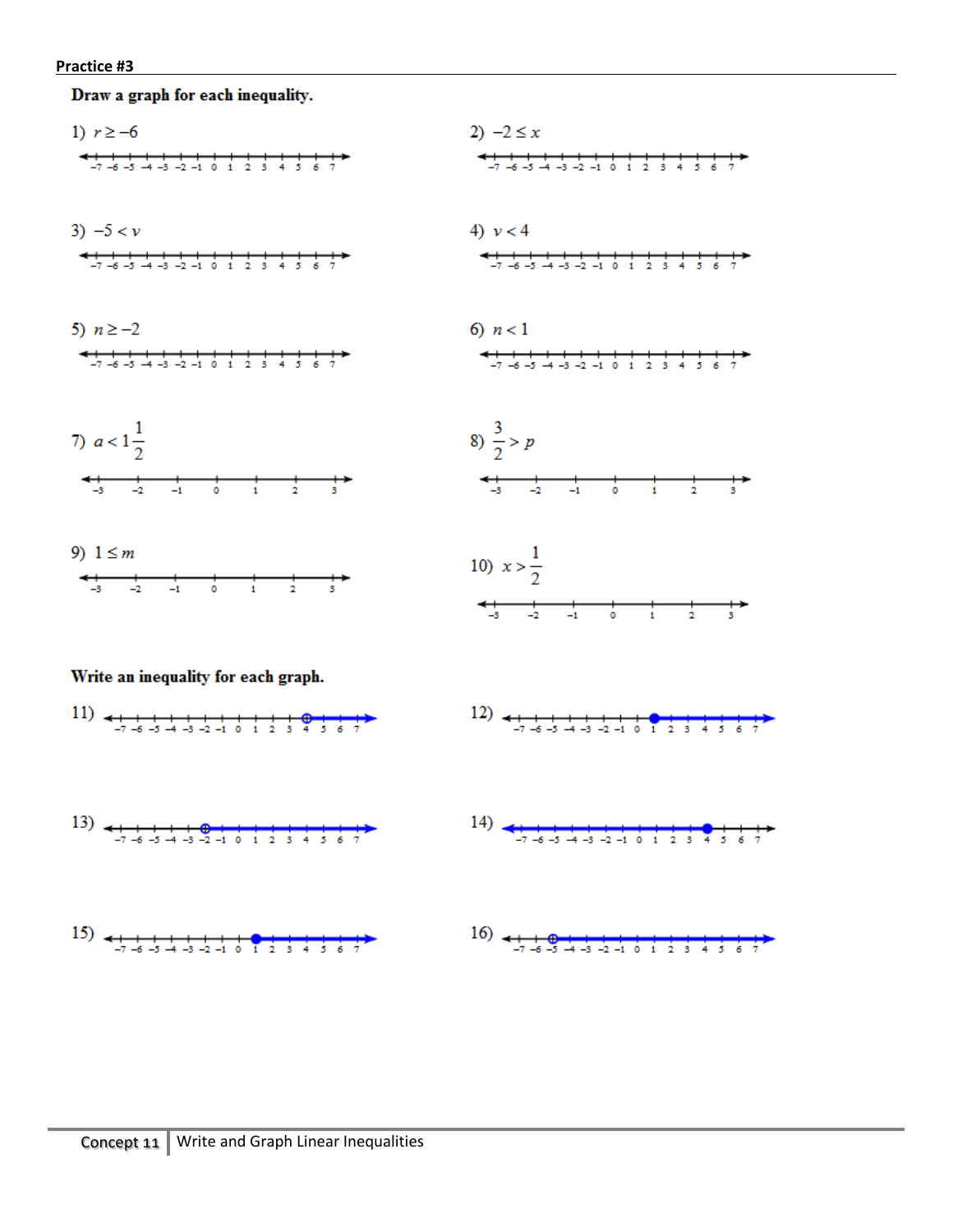# Notes Level 3:

### **Goals:**

Graph a linear inequality on a coordinate graph

Concept # \_\_\_\_\_\_\_\_

Notes:

Big Ideas **Examples/Details** 

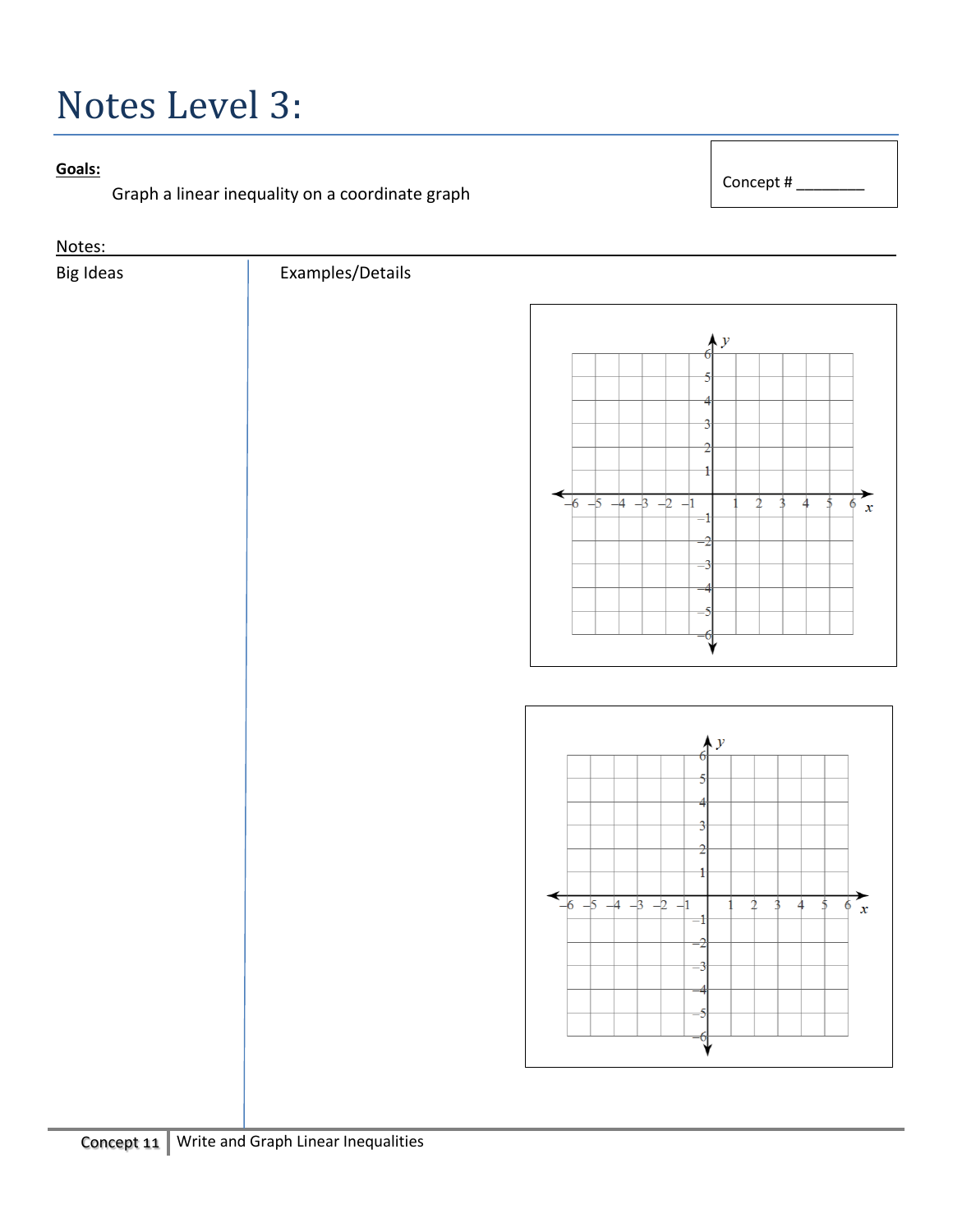## Sketch the graph of each linear inequality.

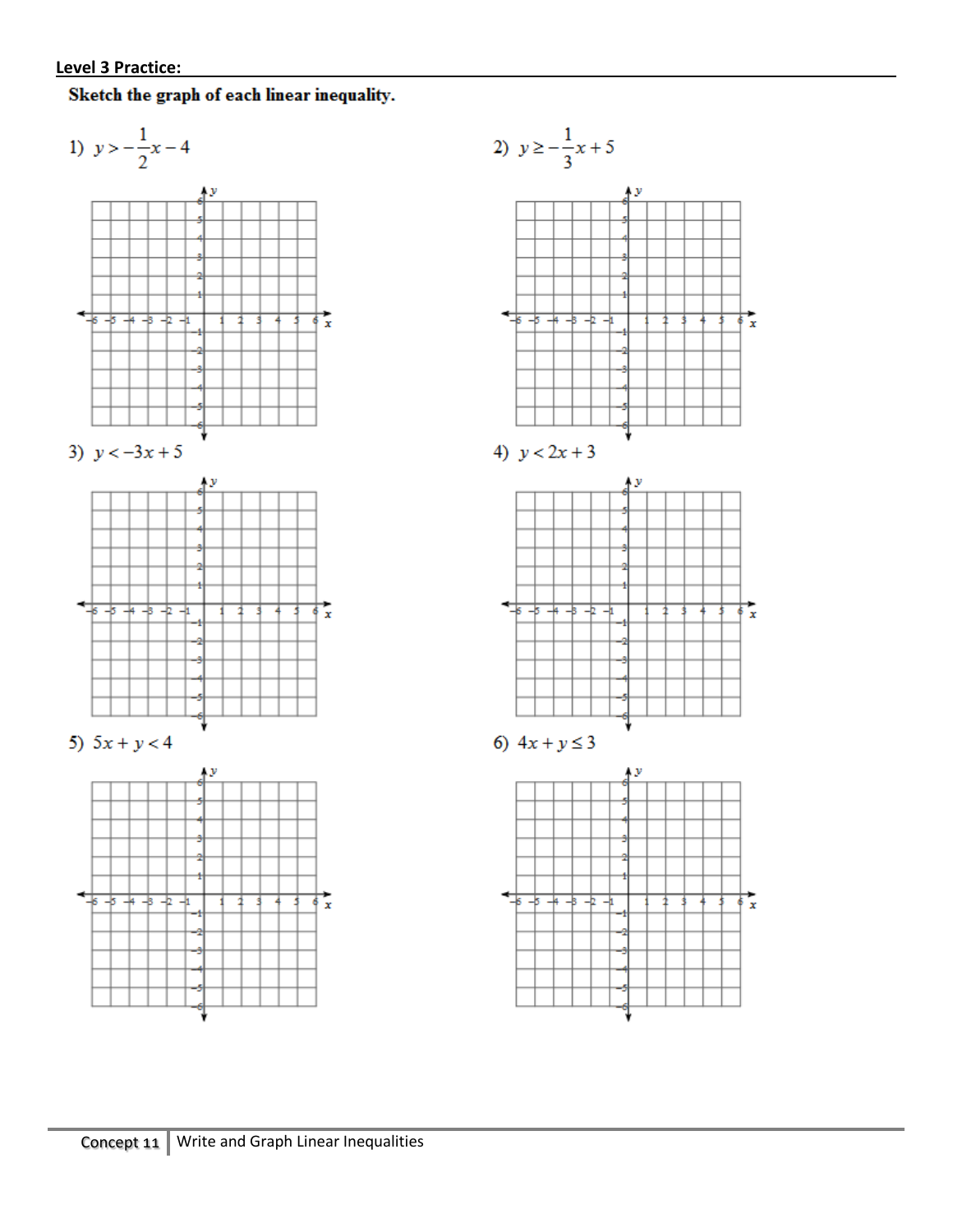## Worksheet Level 3:

### **Goals:**

**Graph a linear inequality on a coordinate graph**

#### **Practice #1**

Section 1: Checking Solutions of Inequalities

| $x - 4y < 1$   | 1) Check whether the ordered pairs are solutions of: | YT 1) Check whether the ordered pairs are<br>solutions of: $4x + 5y \le 12$ |               |
|----------------|------------------------------------------------------|-----------------------------------------------------------------------------|---------------|
| a.) $(5, 1)$   | b.) $(0, 0)$                                         | a.) $(-3, 5)$                                                               | b.) $(6, -8)$ |
| Answer:<br>a.) | b.                                                   | <b>Answer:</b><br>a.)                                                       | b.)           |





### Section 3: Graphing Linear Inequalities in Two Variables

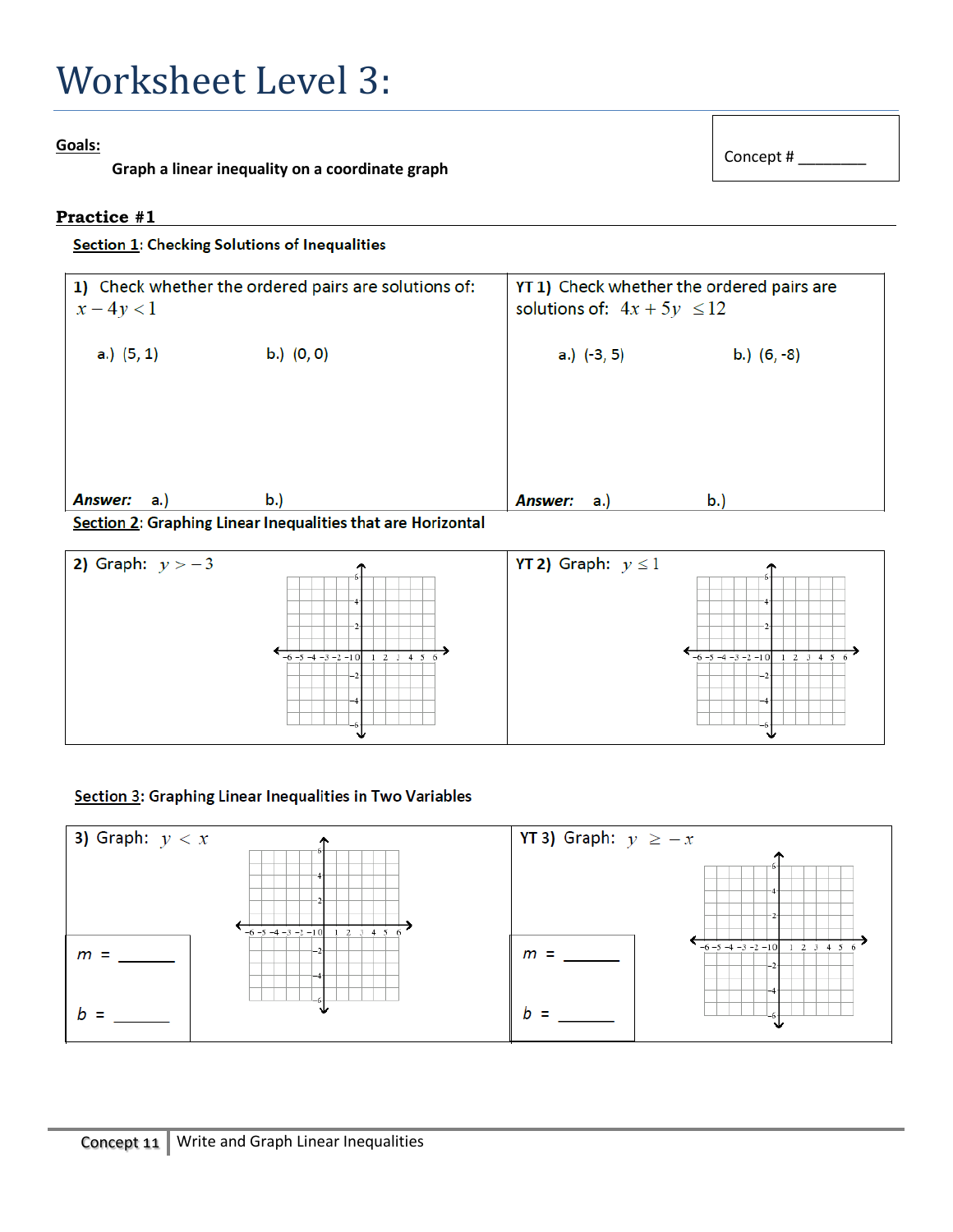

7.)  $3x - 3y \le 3$ 



8.)  $y - x < 3$ 

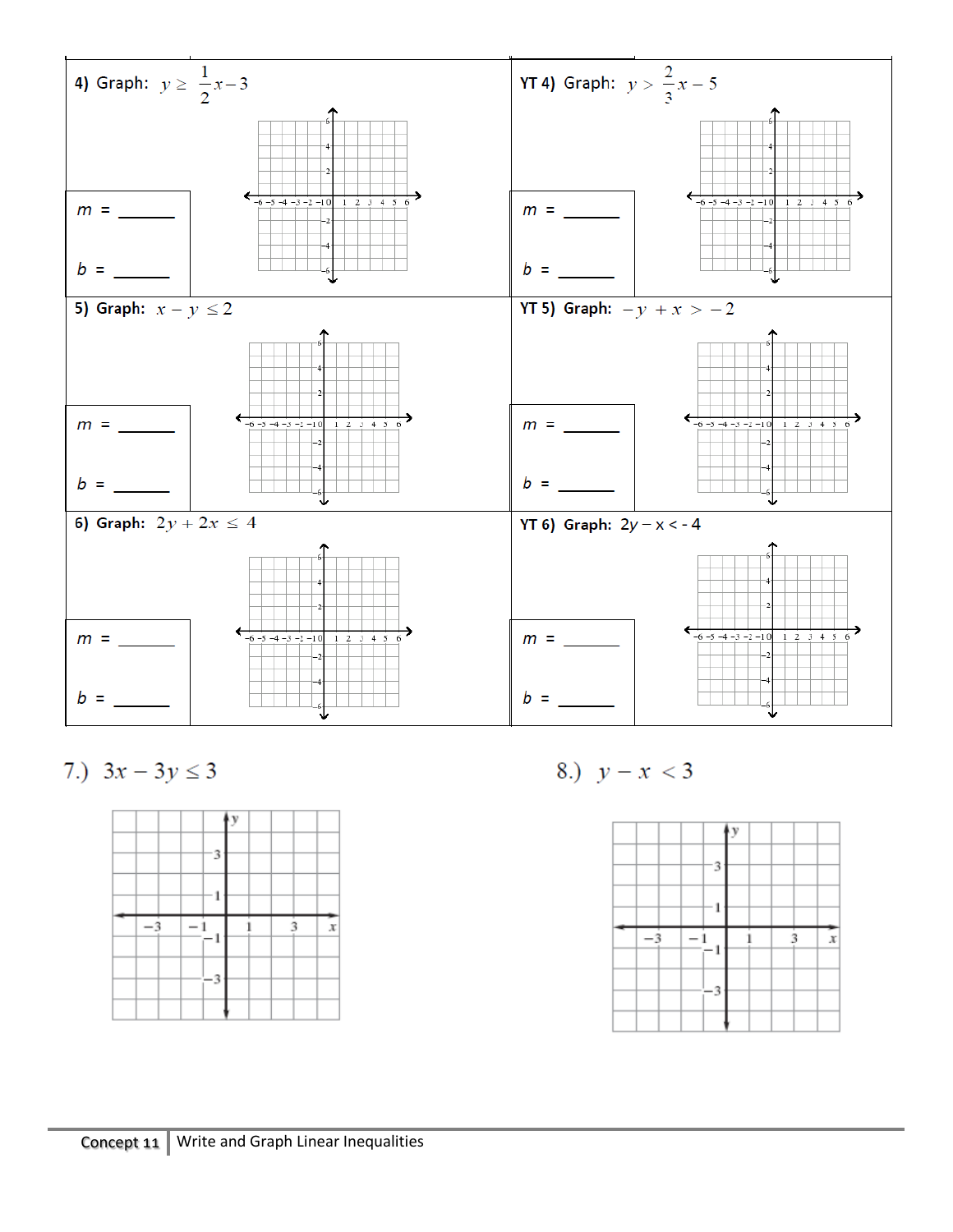# Notes Level 4:

## **Goals:**

**Write a linear inequality from a word problem Graph a linear inequality in two variables**

Notes:

Big Ideas **Examples/Details** 

Concept # \_\_\_\_\_\_\_\_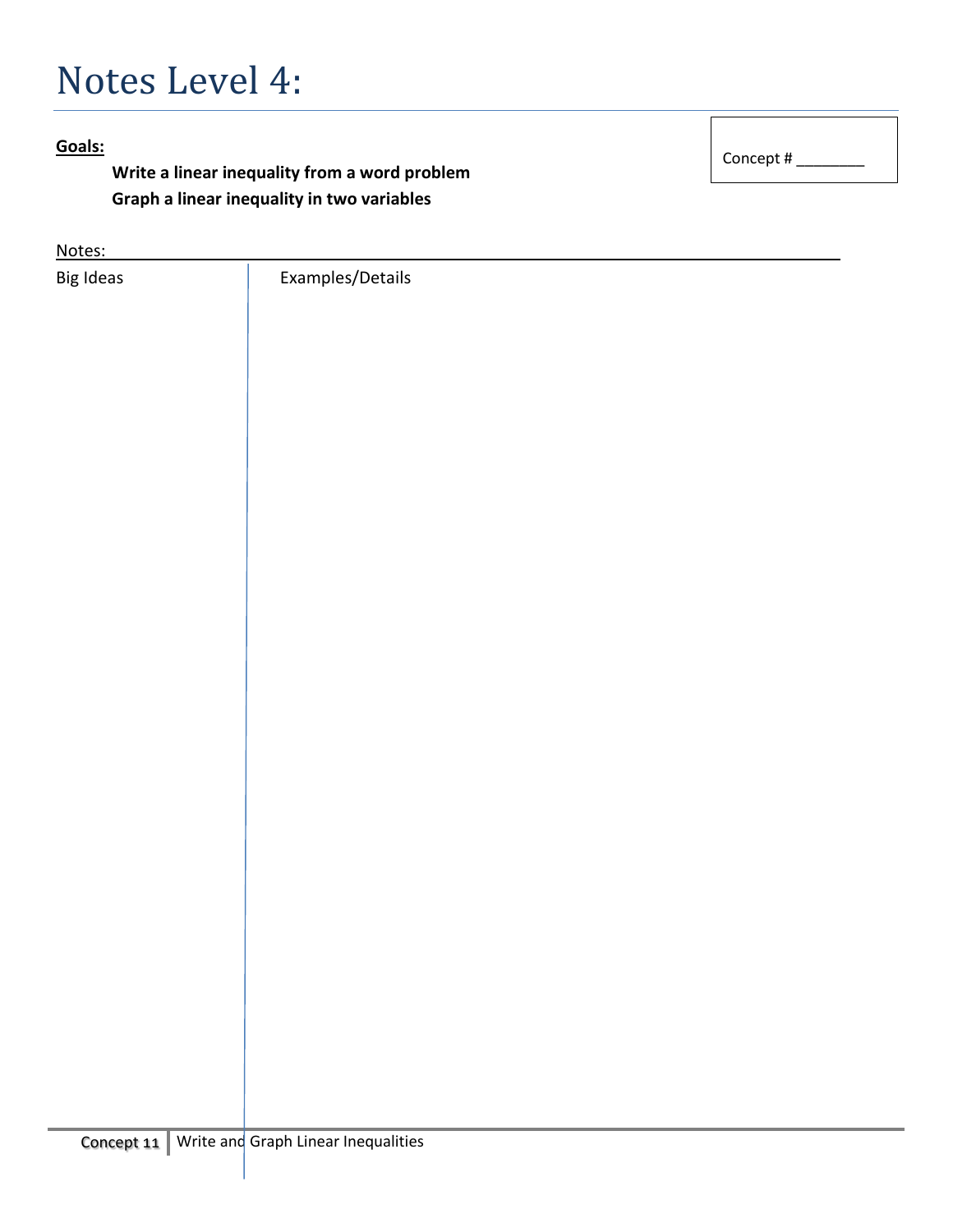#### **Basic Practice:**

Write a linear inequality for each situation.

Mr. Crawford is ordering pizzas and breadsticks for a school pizza party and has a budget of \$81, but no more. An order of breadsticks costs \$7 and a pepperoni pizza costs \$13.

Select the inequality in standard form that describes this situation. Use the given numbers and the following variables.

- $x =$  the number of orders of breadsticks
- $y =$  the number of pepperoni pizzas

The Springtown High School science department can spend no more than \$2,700 on textbooks this year. The department needs to buy both Biology textbooks, which cost \$57 apiece, and Chemistry textbooks, which cost \$72 apiece.

Select the inequality in standard form that describes this situation. Use the given numbers and the following variables.

- $x =$  the number of Biology textbooks
- $y =$  the number of Chemistry textbooks

A landscaping business is purchasing plants from a nursery to finish a project. It will cost \$14 each to buy each tree and \$5 each to buy each bush. The landscaper wishes to keep the spending under \$1,000.

Select the inequality in standard form that describes this situation. Use the given numbers and the following variables.

 $x =$  the number of trees

 $y =$  the number of bushes

In order to raise money to attend upcoming competitions, the debate team at Arlington High School is selling apple cider and hot chocolate at a basketball game. They hope to make at least \$240 in revenue at tonight's game, with hot chocolate selling for \$1 and hot apple cider selling for \$2.

Select the inequality in standard form that describes this situation. Use the given numbers and the following variables.

- $x =$  the number of hot chocolates sold
- $y =$  the number of apple ciders sold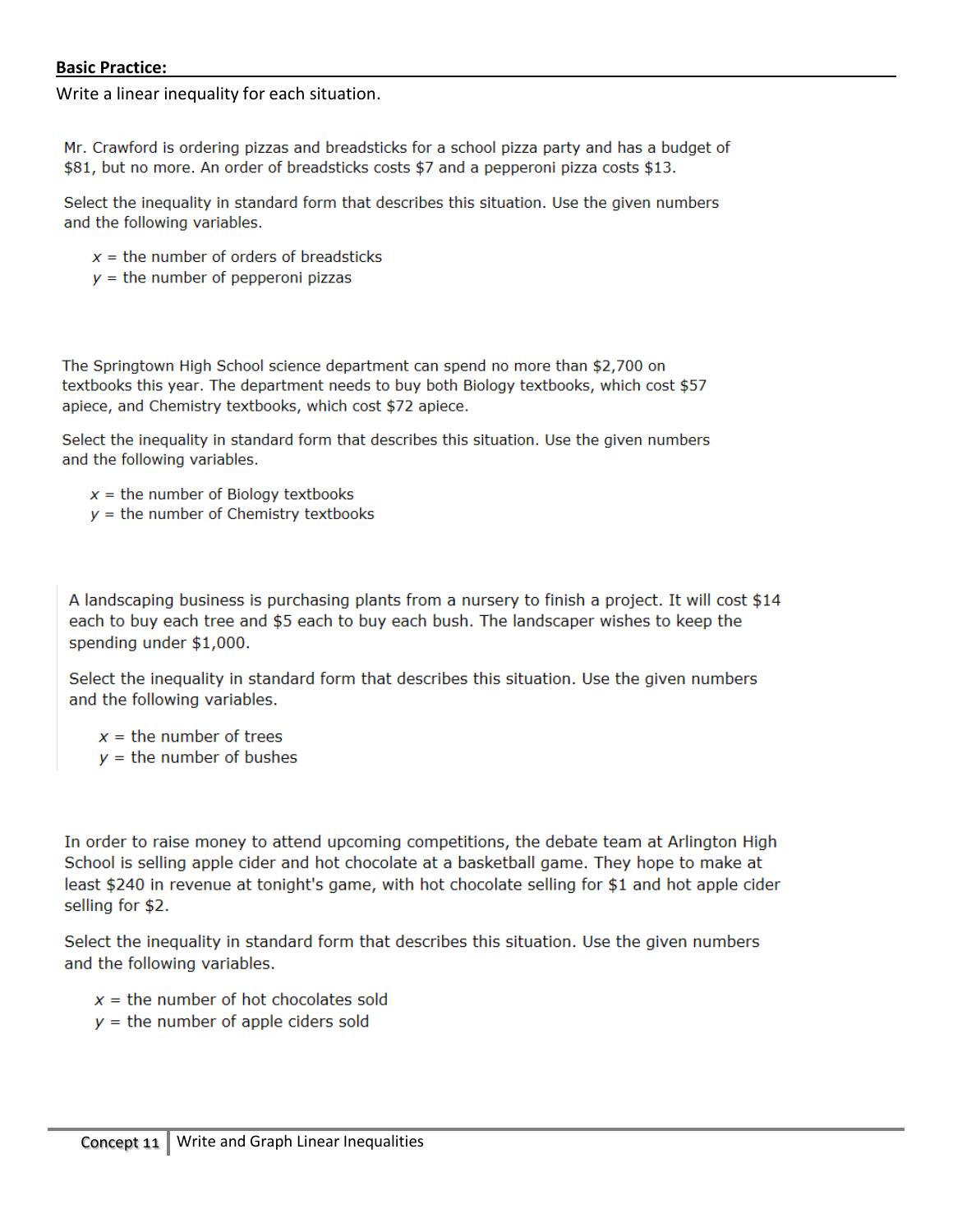# Worksheet Level 4:

#### **Goals:**

**Write a linear inequality from a word problem Graph a linear inequality in two variables**

#### **Practice #1**

Each country is being asked to donate food packages and medicine packages. Each country sent a summary from their budget committee. (see below) For each country, write a linear inequality and graph it using www.desmos.com

Use the graph to decide on the number of food packages and medicine packages that each country should give.

(all countries should give the same amount each)

| <b>Country A</b>                                                                                                                                                                                                                                                                                                                               | <b>Country B</b>                                                                                                                                                                                                                                                                                                                             | <b>Country C</b>                                                                                                                                                                                                                                                                                        |  |
|------------------------------------------------------------------------------------------------------------------------------------------------------------------------------------------------------------------------------------------------------------------------------------------------------------------------------------------------|----------------------------------------------------------------------------------------------------------------------------------------------------------------------------------------------------------------------------------------------------------------------------------------------------------------------------------------------|---------------------------------------------------------------------------------------------------------------------------------------------------------------------------------------------------------------------------------------------------------------------------------------------------------|--|
| Memo from your country's Budget<br><b>Committee:</b><br>Because we are spending so much money<br>on improving our hospitals right now, our<br>funds are very limited. We are constrained<br>to spending up to, but not more than<br>\$300,000. Each food package will cost our<br>country \$900, and each medicine package<br>will cost \$600. | Memo from your country's Budget<br><b>Committee:</b><br>Because we are spending so much money<br>on improving our schools right now, our<br>funds are very limited. We are constrained<br>to must spending no more than \$600,000<br>total. Each food package will cost our<br>country \$500, and each medicine package<br>will cost \$2000. | Memo from your country's Budget<br><b>Committee:</b><br>Since our country is doing so well<br>financially, our citizens voted that we must<br>spend more than \$540,000 in aid to other<br>countries. Each food package will cost our<br>country \$2000, and each medicine package<br>will cost \$3000. |  |
|                                                                                                                                                                                                                                                                                                                                                |                                                                                                                                                                                                                                                                                                                                              |                                                                                                                                                                                                                                                                                                         |  |
| <b>Country D</b>                                                                                                                                                                                                                                                                                                                               | <b>Country E</b>                                                                                                                                                                                                                                                                                                                             | <b>Special Assignment</b>                                                                                                                                                                                                                                                                               |  |
| Memo from your country's Budget<br><b>Committee:</b>                                                                                                                                                                                                                                                                                           | Memo from your country's Budget<br><b>Committee:</b>                                                                                                                                                                                                                                                                                         | A special note from the Secretary<br>General:                                                                                                                                                                                                                                                           |  |
| Since our country is doing so well<br>financially, our citizens voted that we must<br>spend more than \$900,000 in aid to other<br>countries. Each food package will cost our<br>country \$5000. Each medicine package<br>will cost \$2000.                                                                                                    | Luckily, our country has many medical<br>supplies, so there is no limit to the number<br>of medicine packets we can offer. However,<br>due to the farming restrictions in our<br>country, we are constrained to donating<br>fewer than 250 food packages in order to<br>feed our own people.                                                 | Since your country is a member of the<br>Emergency Fund Committee, I have a<br>special job for you.<br>We are expecting food shortages in the near<br>future because of the severe drought in<br>Sudan. Each country must give at least 100<br>food packages.                                           |  |
|                                                                                                                                                                                                                                                                                                                                                | Inequality: Inequality: Inequality: Inequality: Inequality: Inequality:                                                                                                                                                                                                                                                                      |                                                                                                                                                                                                                                                                                                         |  |
| Each Country should donate _____ food packages and _____ medicine packages.                                                                                                                                                                                                                                                                    |                                                                                                                                                                                                                                                                                                                                              |                                                                                                                                                                                                                                                                                                         |  |

Concept #